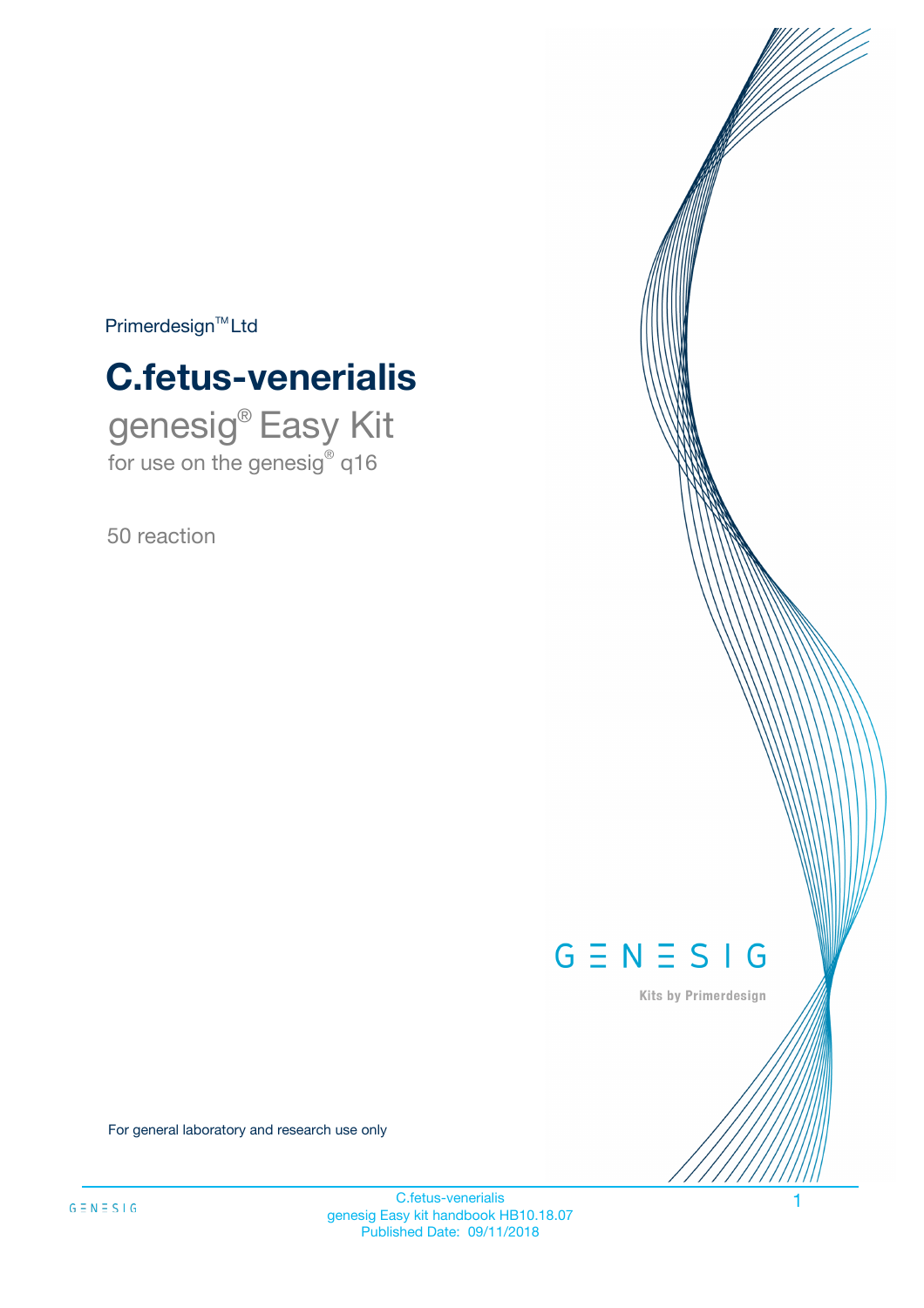## genesig® Easy: at a glance guide

#### **For each DNA test**

| Component                       | <b>Volume</b> | Lab-in-a-box pipette |  |
|---------------------------------|---------------|----------------------|--|
| C.fetus-venerialis reaction mix | 10 µl         |                      |  |
| <b>Your DNA sample</b>          | 10 µl         |                      |  |

#### **For each positive control**

| Component                       | Volume          | Lab-in-a-box pipette |  |
|---------------------------------|-----------------|----------------------|--|
| C.fetus-venerialis reaction mix | 10 <sub>µ</sub> |                      |  |
| Positive control template       | 10 <sub>µ</sub> |                      |  |

#### **For each negative control**

| Component                        | Volume          | Lab-in-a-box pipette |  |
|----------------------------------|-----------------|----------------------|--|
| C. fetus-venerialis reaction mix | $10 \mu$        |                      |  |
| <b>Water</b>                     | 10 <sub>µ</sub> |                      |  |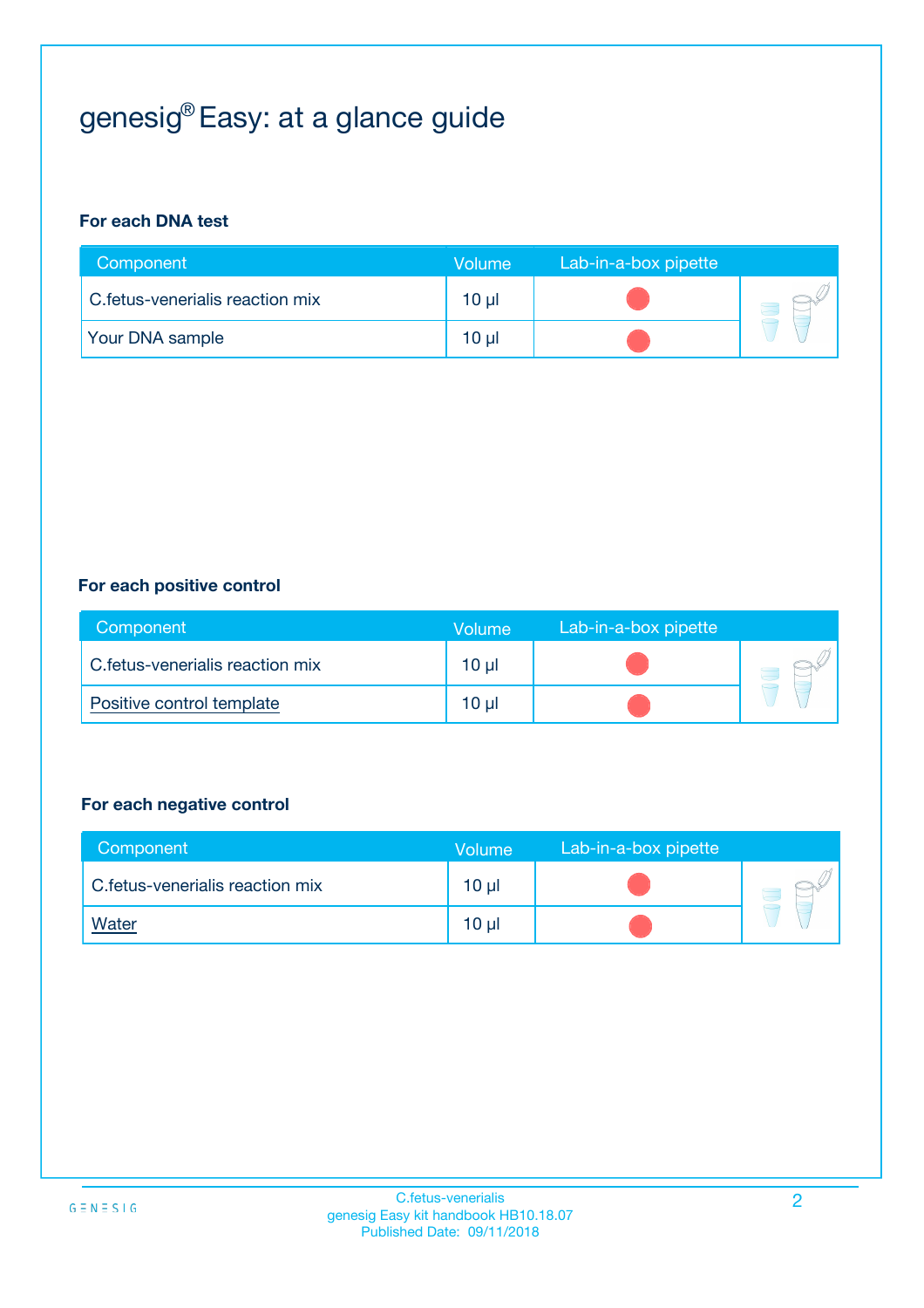## Kit Contents



### Reagents and equipment to be supplied by the user

#### **genesig® q16 instrument**

#### **genesig® Easy Extraction Kit**

This kit is designed to work well with all processes that yield high quality RNA and DNA but the genesig Easy extraction method is recommended for ease of use.

#### **genesig® Lab-In-A-Box**

The genesig Lab-In-A-Box contains all of the pipettes, tips and racks that you will need to use a genesig Easy kit. Alternatively if you already have these components and equipment these can be used instead.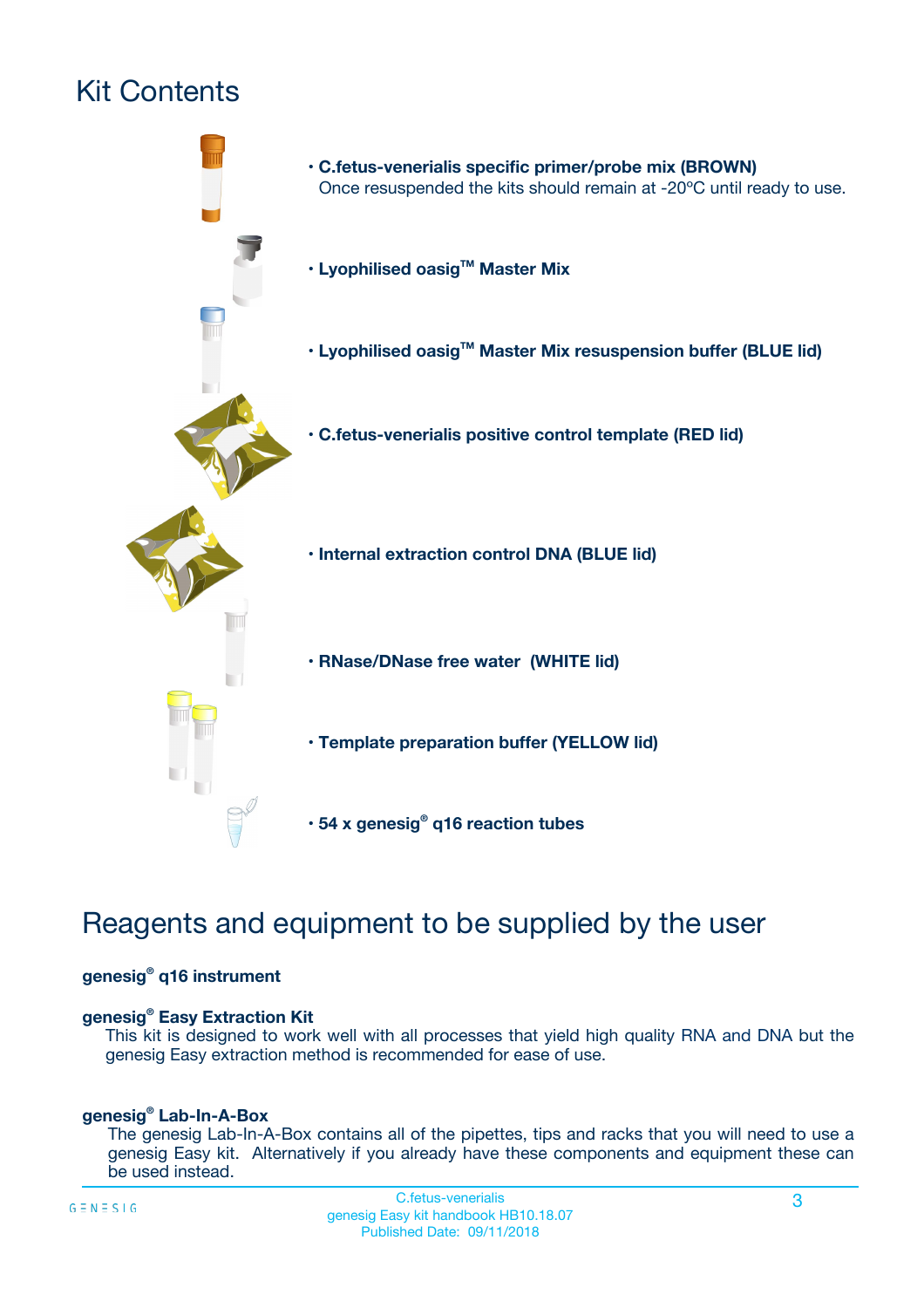### Step-by-step guide

### 1. Create your reaction mix



Use the blue pipette to transfer 500µl**\*** of the oasig Master Mix resuspension buffer into the tube of lyophilised oasig Master Mix and mix well by gently swirling. Then transfer all of that master mix into the brown tube labelled C.fetus-venerialis primers/probe.

**\***Transfering 525µl of the oasig Master Mix resuspension buffer to your oasig Master Mix (instead of the 500µl recommended above) will enable you to take full advantage of the 50 reactions by accounting for volume losses during pipetting. In order to do so with the genesig Easy fixed volume pipettes use 1x blue, 2x red and 1x grey pipettes to make the total volume. Please be assured that this will not adversely affect the efficiency of the test.

Cap and shake tube to mix. A thorough shake is essential to ensure that all components are resuspended. **Failure to mix well can produce poor kit performance.**

Leave to stand for 5 minutes. Now your reaction mix is ready to use.

Store the reaction mix in the freezer from hereon.

#### Top tip

- Ensure that the reaction mix is mixed thoroughly before each use by shaking.
- **•** Once resuspended do not expose genesig Easy kit to temperatures above -20°C for longer than 30 minutes at a time.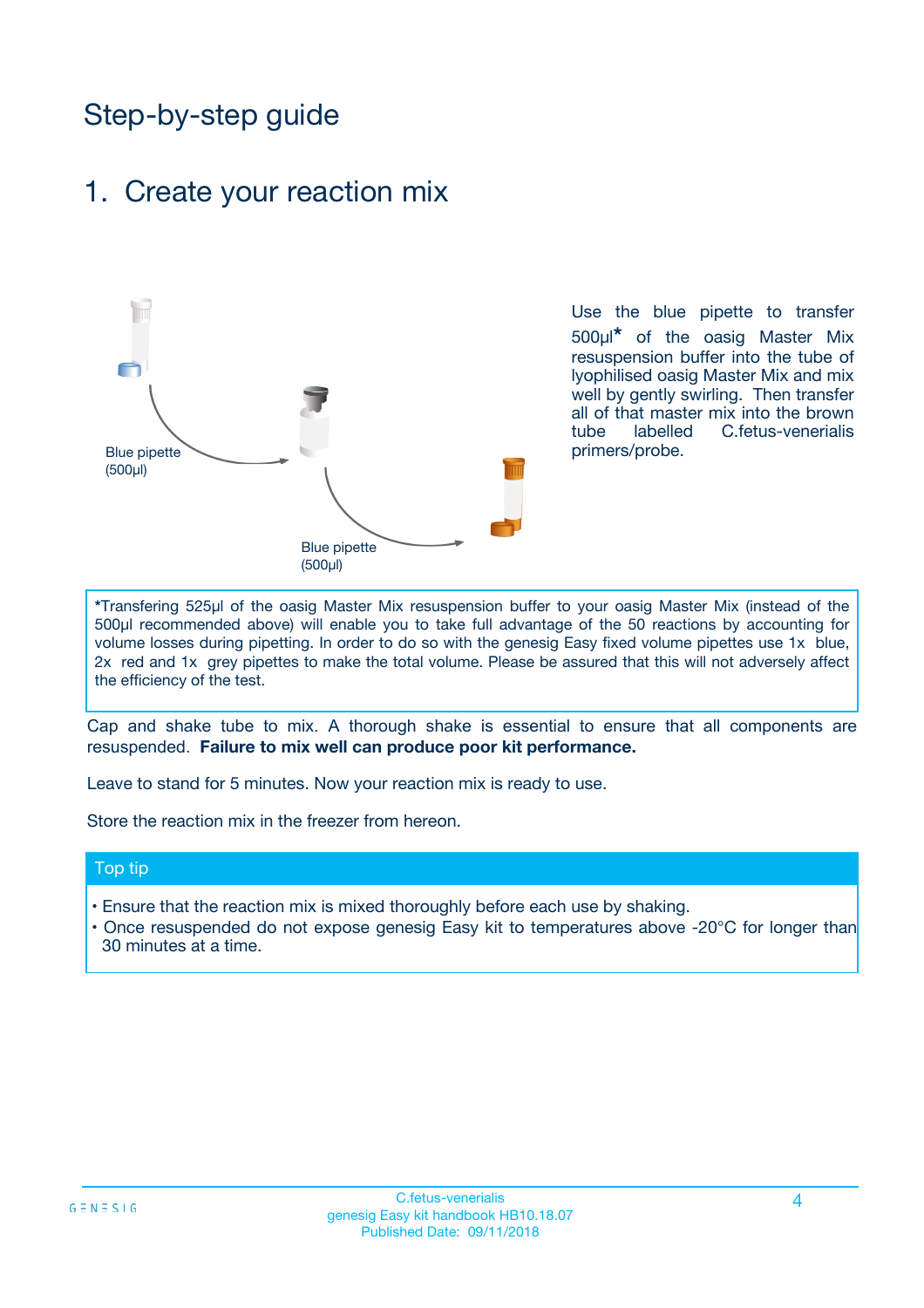## 2. Internal extraction control



Use the blue pipette to transfer 1000µl (2 x 500µl) of template preparation buffer into the Internal Extraction Control DNA tube. Cap and shake tube to mix.

Your kit contains Internal Extraction Control DNA. This is added to your biological sample at the beginning of the DNA extraction process. It is extracted along with the DNA from your target of interest. The q16 will detect the presence of this Internal Extraction Control DNA at the same time as your target. This is the ideal way to show that your DNA extraction process has been successful.

#### **If you are using an alternative extraction kit:**

Use the red pipette to transfer 10µl of Internal Extraction Control DNA to your sample **after** the lysis buffer has been added then follow the rest of the extraction protocol.

#### **If you are using samples that have already been extracted:**

Use the grey pipette to transfer 5µl of Internal Extraction Control DNA to your extracted sample.

### 3. Add reaction mix to all reaction tubes



For every reaction to be run, use the red pipette to add 10µl of your C.fetus-venerialis reaction mix to every tube.

#### Top tip

- Always pipette the reaction mix directly into the bottom of the tube.
- You can label the tube lids to aid your reaction setup but avoid labelling tube sides.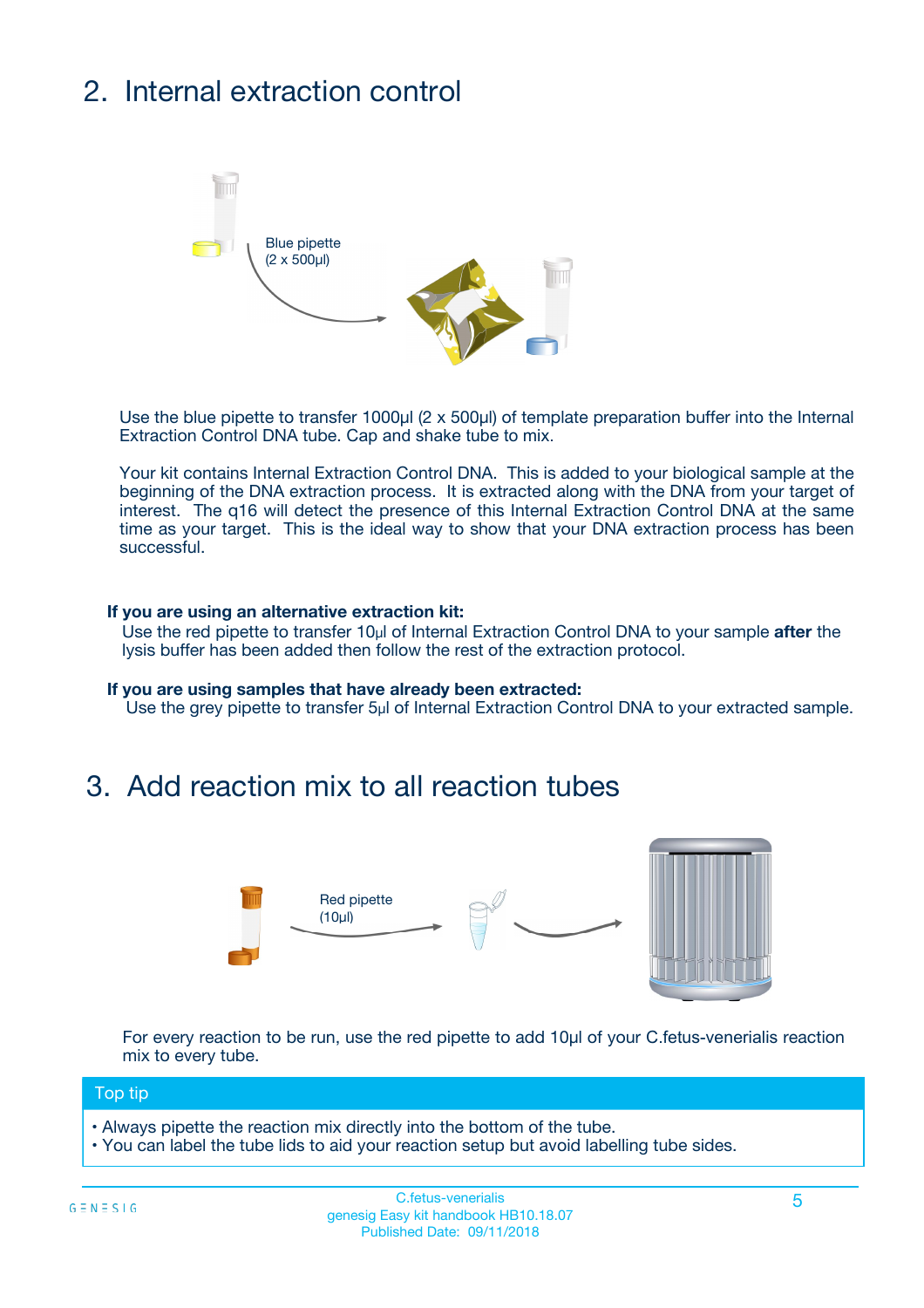### 4. Negative control



For each test you will require a negative control. Instead of DNA, water is used. This sample should typically prove negative thus proving that all of your positive samples really are positive.

To create a negative control reaction simply use the red pipette to add 10µl of the water to the required reaction tubes. Close these tubes after adding the water.

Because some genesig kit targets are common in the environment you may occasionally see a "late" signal in the negative control. The q16 software will take this into account accordingly.

#### Top tip

**•** Always add the water to the side of the tube to reduce the introduction of bubbles.

### 5. Set up a test



For each sample you wish to analyse, use the red pipette to add 10µl of your DNA sample to the required reaction tubes. Close these tubes after adding the sample. Always change pipette tips between samples.

#### Top tip

**•** Always add the DNA sample to the side of the tube to reduce the introduction of bubbles.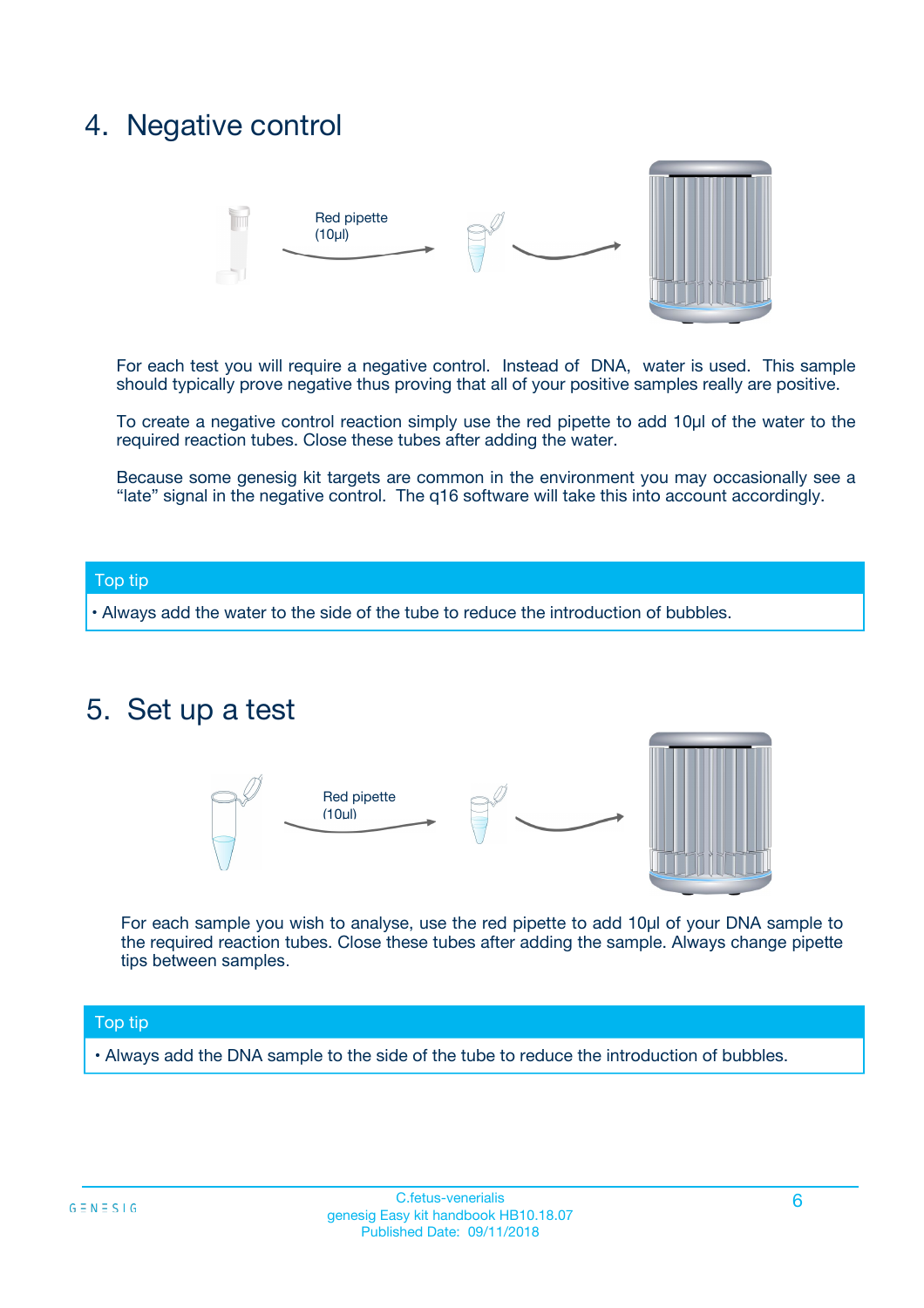### 6. Positive control



Use the blue pipette to transfer 1000µl (2 x 500µl) of template preparation buffer into the positive control template tube. Cap and shake tube to mix.

Each time you run a test you will require a positive control. This is a small portion of DNA from your target of interest. It serves two purposes:

1. It will always test positive so it shows that everything is working as it should be.

2. The q16 software knows how much DNA is present in the positive control. So it can automatically compare your sample of interest with the positive control to calculate the amount of target DNA in your sample.

To create a positive control reaction, simply use 10µl of the positive control instead of your DNA sample.



Take great care when setting up your positive control. The positive control template has the potential to give you a false positive signal in your other samples. Set positive controls up last after all other sample tubes are closed. Always change pipette tips between samples. You may even choose to set up positive controls in a separate room.

#### Top tip

**•** Always add the positive control to the side of the tube to reduce the introduction of bubbles.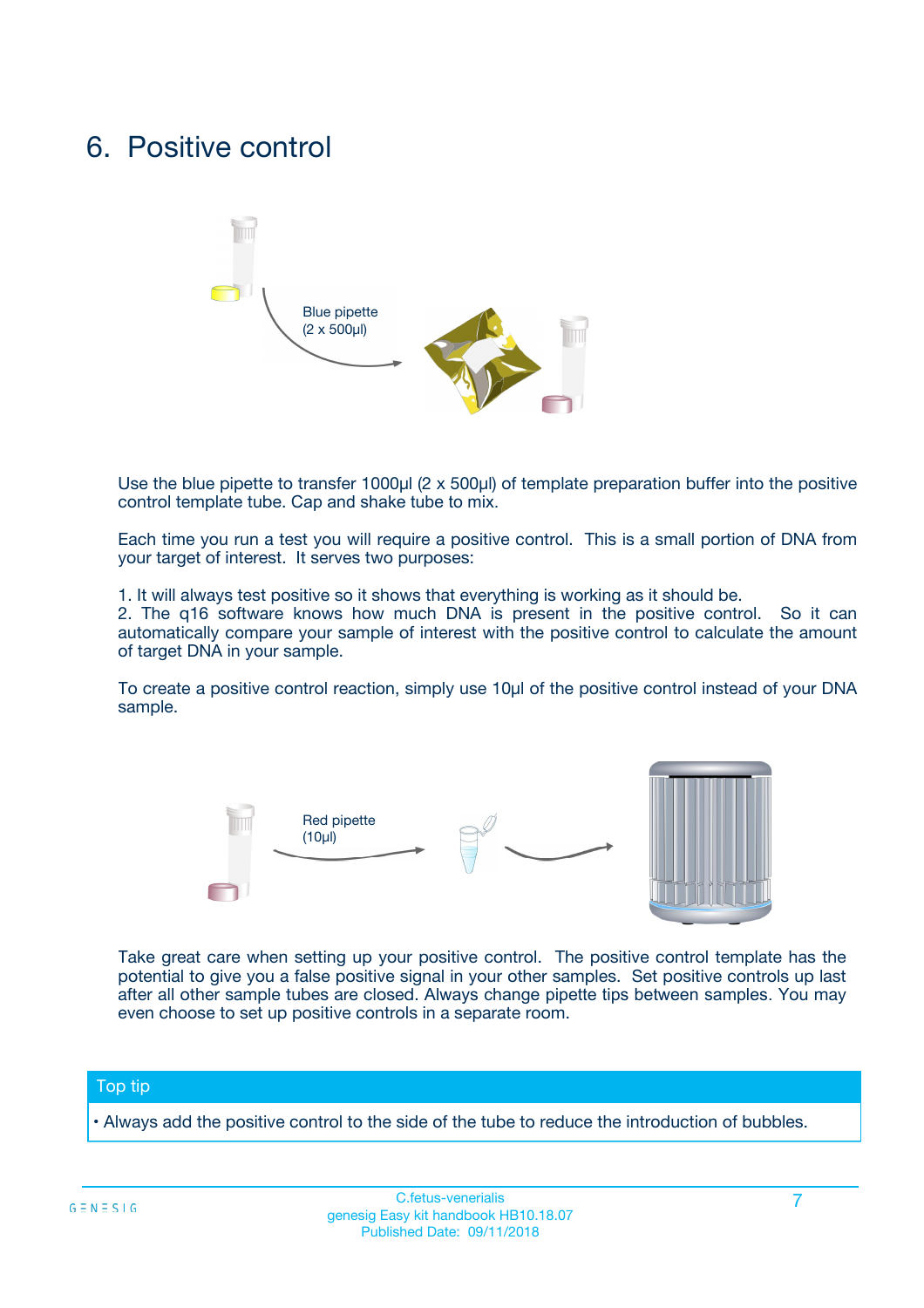## 7. Running the test

Place the tubes into the correct positions in your q16 as defined by the software, this may include positioning of empty tubes to ensure that the q16 lid is balanced. The run can then be started.

| qenesig q16 PCR software - 1.2                                               |                                   | $\Box$                                                                                          |
|------------------------------------------------------------------------------|-----------------------------------|-------------------------------------------------------------------------------------------------|
| $\vert \cdot \vert$<br>Unsaved (New Experiment 2<br><b>Open Experiments:</b> | <b>D</b> Open<br>R <sub>New</sub> | Save<br>Save As<br><b>C</b> Close<br><b>&amp; Configuration</b><br>$G \equiv N \equiv S \mid G$ |
| <b>Setup</b><br><b>Results</b><br>Stages:                                    |                                   |                                                                                                 |
| <b>Notes</b>                                                                 | <b>Samples</b>                    | <b>Tests</b>                                                                                    |
| <b>Name and Details</b>                                                      | Name<br>Color                     | Note<br>Color<br>Note<br>Name                                                                   |
| New Experiment 2017-10-26 11:06                                              | Sample 1                          | ÷<br>条<br>Test 1                                                                                |
| Kit type: genesig® Easy Target Detection kit                                 | Sample 2                          |                                                                                                 |
| Instrument Id.:                                                              | Sample 3                          | $\qquad \qquad \blacksquare$<br>$\qquad \qquad \blacksquare$                                    |
| <b>Run Completion Time:</b>                                                  | Sample 4                          |                                                                                                 |
| <b>Notes</b><br><b>A</b><br>$\overline{\mathbf v}$                           | Sample 5                          | ♦<br>4<br>÷<br>₩                                                                                |
| <b>Well Contents</b>                                                         |                                   | <b>Run</b>                                                                                      |
| Pos.<br>Test                                                                 | Sample                            | <b>Run Status</b>                                                                               |
| Test 1<br>$\blacktriangleleft$                                               | Negative Control                  | $\blacktriangle$                                                                                |
| $\overline{2}$<br>Test 1                                                     | <b>Positive Control</b>           |                                                                                                 |
| $\overline{\mathbf{3}}$<br>Test 1                                            | Sample 1                          | Show full log                                                                                   |
| Test 1<br>4                                                                  | Sample 2                          |                                                                                                 |
| 5<br>Test 1                                                                  | Sample 3                          | <b>Run Control</b>                                                                              |
| Test 1<br>6                                                                  | Sample 4                          |                                                                                                 |
| $\overline{7}$<br>Test 1                                                     | Sample 5                          |                                                                                                 |
| 8                                                                            |                                   | $\triangleright$ Start Run<br>Abort Run                                                         |
| <b>JOD FURTY TUDE TO BUILDED IN</b>                                          |                                   | $\overline{\mathbf{v}}$                                                                         |

#### Top tip

- Before loading tubes into the q16, check for bubbles! Flick the bottom of the tubes to remove any bubbles that may have formed during the test setup.
- Apply centrifugal force with a sharp wrist action to ensure all solution is at the bottom of the reaction tube.
- When repeating a test you can use a previous file as a template by clicking 'open' then selecting File name > Files of Type > Experiment file as template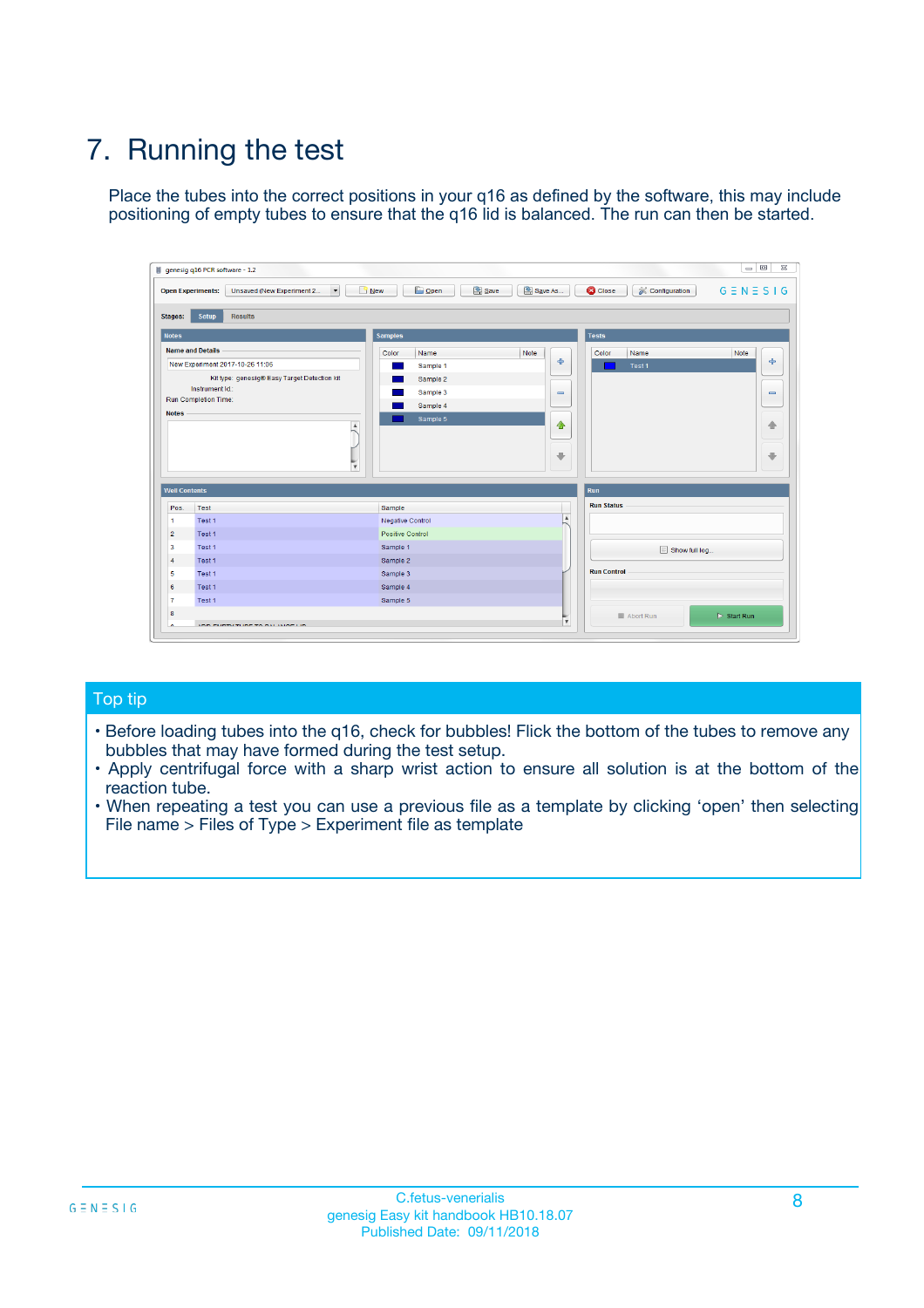### What do my results mean?

Analysis of your data is carried out automatically by the genesig q16. The following information is designed to help you fully understand a result or to troubleshoot:

### "Positive"

#### **Explanation**

Your sample has produced a positive result. Your target of interest is present and you can use the reported quantity.

"Negative"

#### **Explanation**

Your sample has produced a negative result. The target is not present in your sample.

### "Test contaminated"

#### **Explanation**

The Negative Control should be completely free of any DNA. If you see this error message it means that at some point during the setup, the Negative Control has been contaminated with DNA and has given a positive signal. This contamination has invalidated the test. The Positive Control and your test samples are both possible sources of contaminating DNA. The genesig q16 reaction tubes from previous runs will also contain very high amounts of DNA so it is important that these are carefully disposed of after the run is completed and NEVER OPENED. It may be the case that your kits have become contaminated which will lead to the same problem occurring repeatedly.

#### **Solutions**

1. Clean your working area using a commercial DNA remover solution to ensure the area is DNA free at the start of your run and re-run the test

2. If the problem persists then the kit has become contaminated and it will have to be discarded and replaced with a new kit. When you open the new kit, run a simple test to show that changing the kit has solved the problem. Prepare a test which includes only the Positive Control, the Negative Control and one 'mock sample'. For the 'mock sample' add water instead of any sample DNA. The result for the Negative Control and the mock sample should be negative indicating that contamination is no longer present.

#### **Preventive action**

An ideal lab set-up has a 'Clean area' where the test reagents are prepared and a 'sample area' where DNA samples and the Positive Control template are handled. The best workflow involves setting up all the test components (excluding the positive control template) in the clean area and then moving the tests to the sample area for sample and Positive Control addition. If this method is followed then the kit components are always kept away from possible sources of contamination. For extra security the Negative Control can be completely prepared and sealed in the clean area. All work areas should be decontaminated regularly with DNA remover.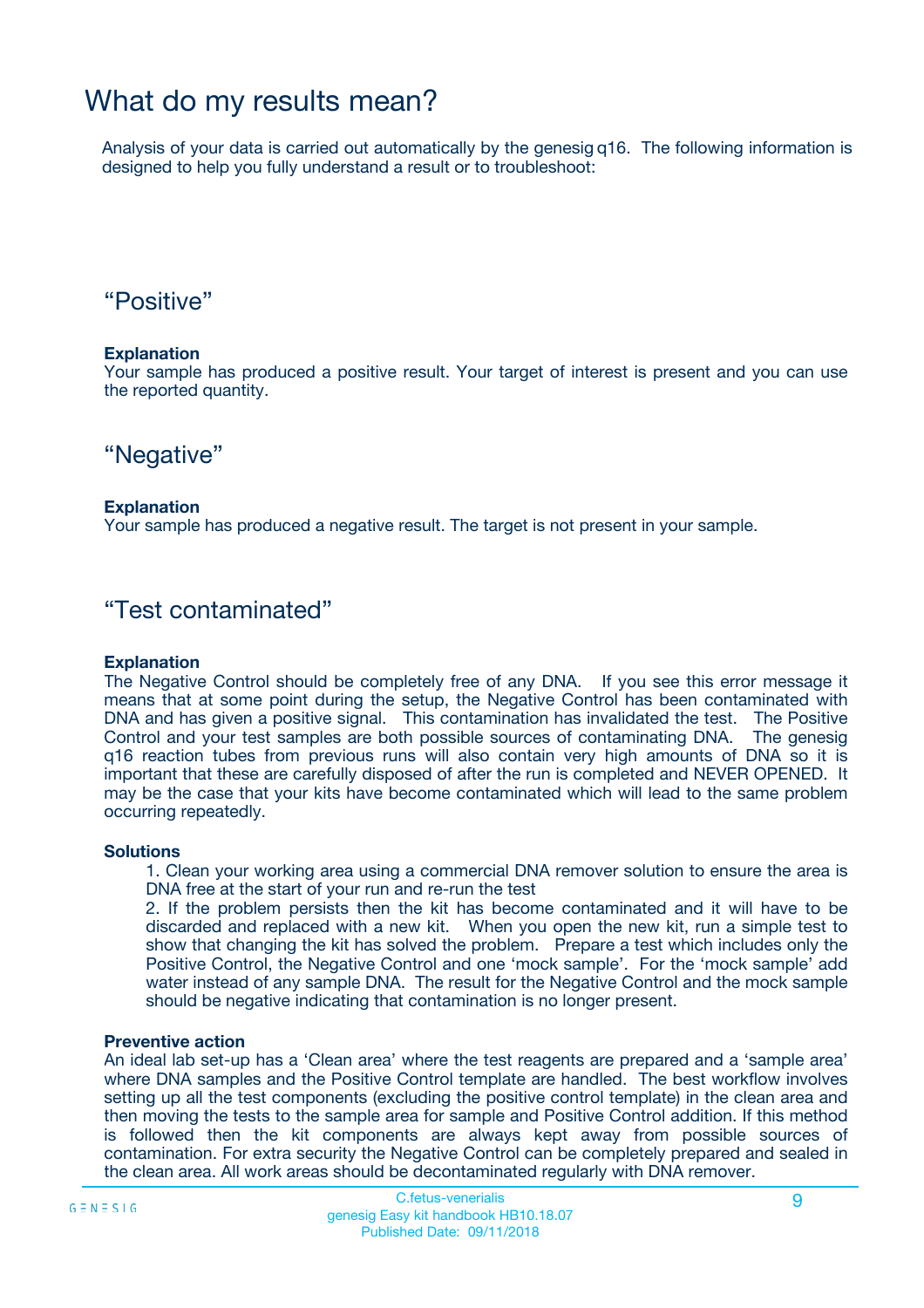### "Sample preparation failed"

#### **Explanation**

The test has failed because the quality of the sample was not high enough. The Internal Extraction Control component identifies whether the sample has been prepared correctly and is of suitable quality. This error message means that this quality control test has failed and the sample quality is not high enough for analysis.

#### **Solutions**

1. Check the sample preparation protocol for any user errors then repeat.

2. Poor quality samples can result from overloading the sample preparation protocol with too much starting material. Try reducing the amount of starting material then repeat.

3. Failing to add the Internal extraction Control DNA to your sample during the sample preparation protocol can also lead to a reported result of "sample preparation failed". Ensure that this step has not been overlooked or forgotten. If your samples are derived from an archive store or from a process separate from your genesig Easy extraction kit; you must add 5µl of Internal Extraction Control DNA into each 0.5ml of your sample to make it suitable for use on the q16.

### "Positive result, poor quality sample"

#### **Explanation**

The test is positive so if you are only interested in obtaining a 'present or absent' answer for your sample then your result is reliable. However, the test contains an Internal Extraction Control component that identifies if the sample is of high quality. This quality control test has failed and the sample is not therefore of high enough quality to accurately calculate the exact copy number of DNA present. If you require quantitative information for your sample then proceed with the solutions below.

#### **Solution**

For appropriate solutions, read the "Sample preparation failed" section of this handbook.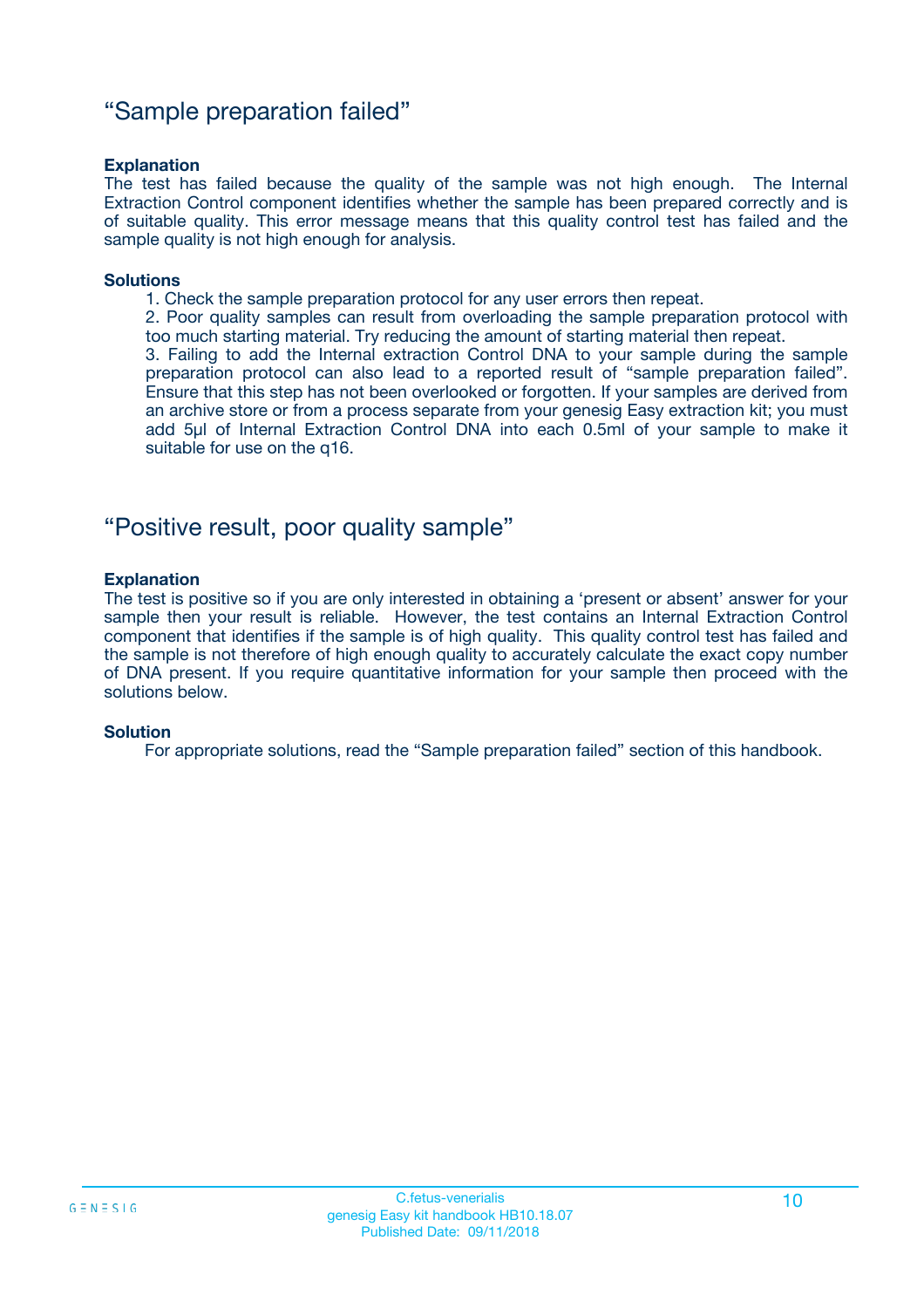### "Test failed"

#### **Explanation**

The test has failed because the Positive Control has not worked. The Positive Control is present to show that all aspects of the test are working correctly together. When this control test fails, the test as a whole is invalidated. This finding indicates that a problem has occurred in the reaction set-up part of the experiment and has nothing to do with sample preparation.

#### **Solutions**

- 1. Check the entire workflow and test set-up to look for any user errors, then repeat the test e.g. have the right colour pipettes and solutions been used with the correct tubes?
- 2. Ensure the positive and negative controls are inserted into the correct wells of your q16.

3. A component of the test may have 'gone off' due to handing errors, incorrect storage or exceeding the shelf life. When you open a new kit, run a simple test to show that changing the kit has solved the problem. Prepare a test which includes only the Positive Control, the Negative Control and one 'mock sample'. For the 'mock sample' add internal control template instead of any sample DNA. If the Positive Control works, the mock sample will now be called as a negative result.

### "Test failed and is contaminated"

#### **Explanation**

The Positive Control is indicating test failure, and the Negative Control is indicating test contamination. Please read the "Test Failed" and "Test contamination" sections of this technical support handbook for a further explanation.

#### **Solution**

For appropriate solutions, read both the "Test failed" and "Test contaminated" sections of this handbook.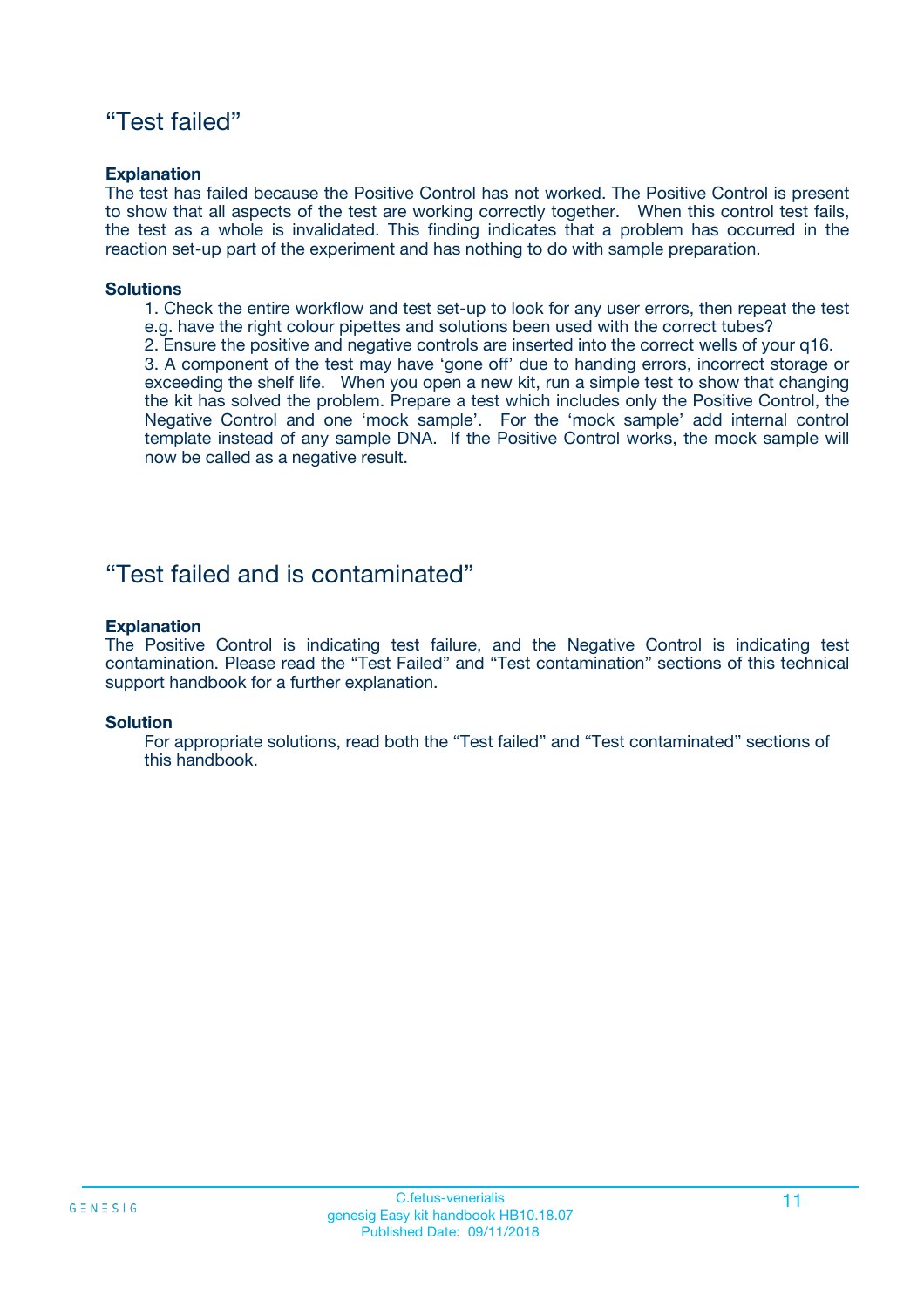## C.fetus-venerialis

Campylobacter foetus is a rod shaped, motile, Gram-negative bacteria with a characteristic spiral curve morphology. Its genome has a circular DNA structure and codes for some 1820 genes. The bacterial pathogen is pathologically important in cattle and sheep where it can cause abortion. There are two distinct subspecies of this bacterium that cause infection by different means, the subspecies are Venerealis and Fetus.

Campylobacter venerialis is adapted specifically to the bovine genital tract where it is the causative agent of bovine genital campylobacteriosis. This is a venereal disease that is characterized by early embryonic death, infertility, an extended calving season and abortion. The bacterium resides in the mucus layer of the male pupuce and is sexually transmitted by natural mating or by artificial insemination.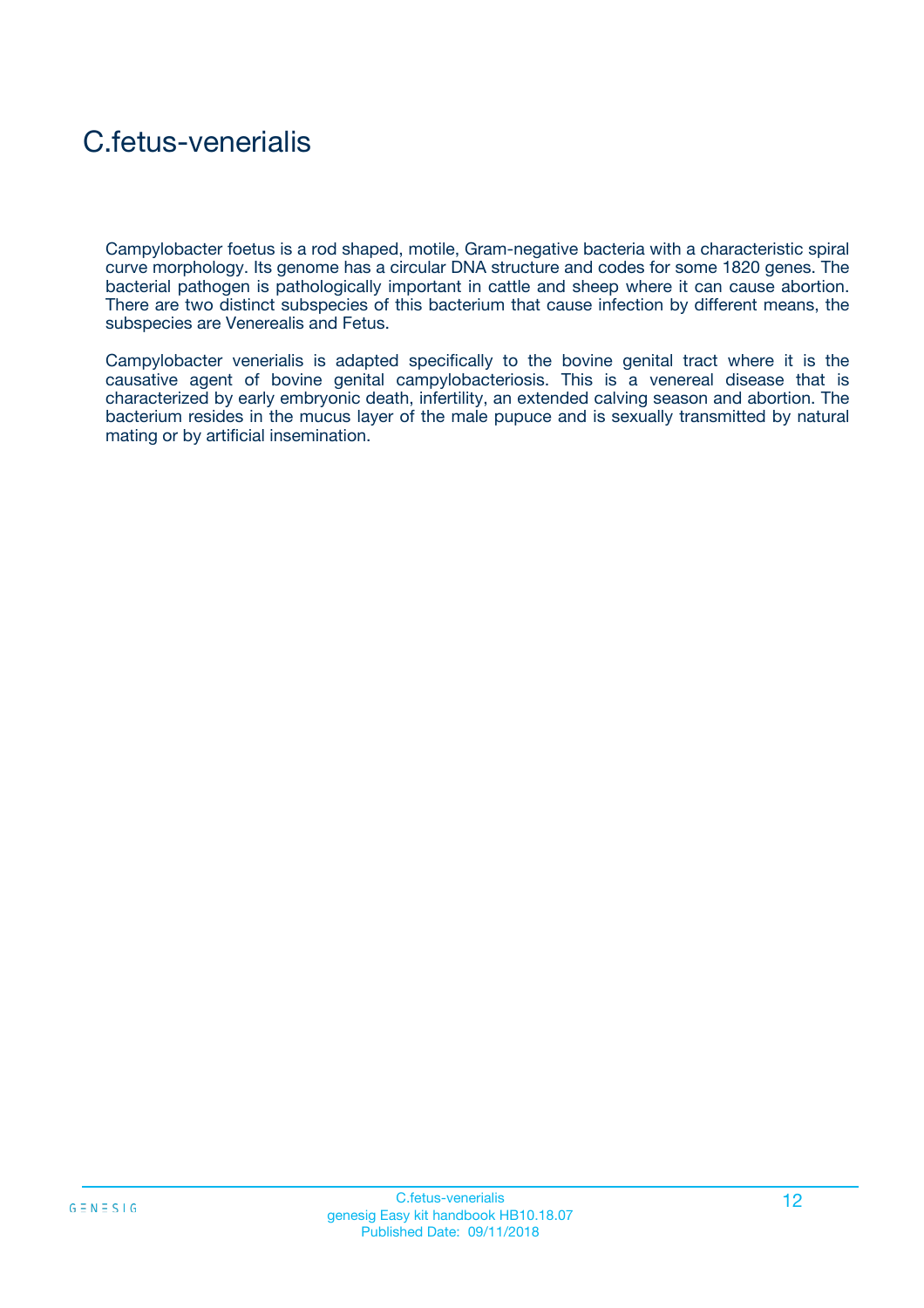### **Specificity**

The Primerdesign genesig Kit for C.fetus-venerialis (C.fetus-venerialis) genomes is designed for the in vitro quantification of C.fetus-venerialis genomes. The kit is designed to have a broad detection profile. Specifically, the primers represent 100% homology with over 95% of the NCBI database reference sequences available at the time of design.

The dynamics of genetic variation means that new sequence information may become available after the initial design. Primerdesign periodically reviews the detection profiles of our kits and when required releases new versions.

The target sequences selected are based on the work of C, Abril et,al., 2007 and are therefore highly specific. The primers have 100% homology with over 95% of reference sequences contained in the NCBI database.

If you require further information, or have a specific question about the detection profile of this kit then please send an e.mail to enquiry@primerdesign.co.uk and our bioinformatics team will answer your question.